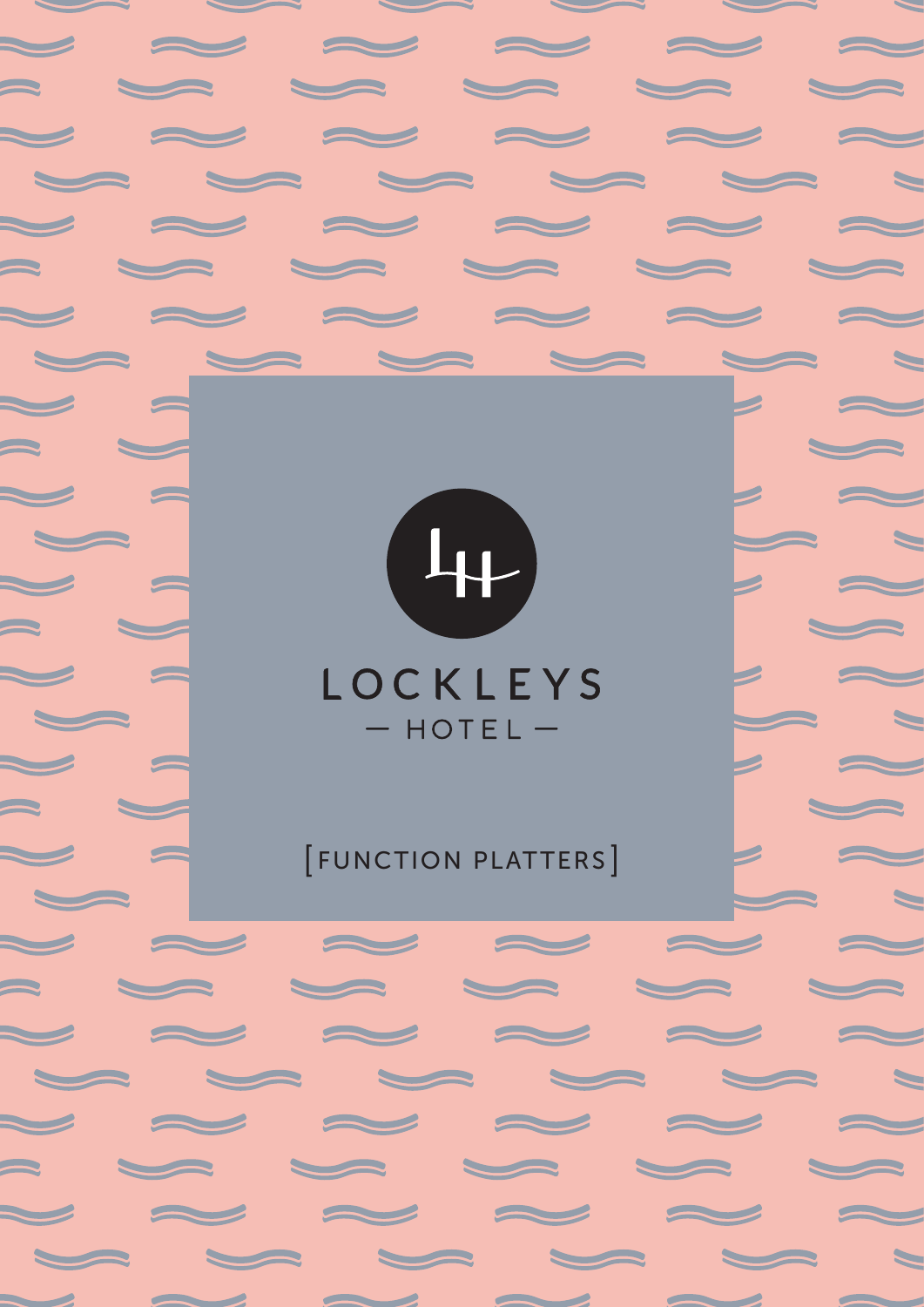# [ SHARE PLATTERS]

Antipasto Share Boards Small | 70 Large | 90 A selection of marinated vegetables, salami, bocconcini cheese, frittata & olives

Fresh Fruit Platter | 80 A colourful selection of seasonal fruit

Cheese Board Small | 60 Large | 90 Selection of cheeses, dried fruit, nuts, quince paste & crackers

Dips Platter | 60 Trio of housemade dips with Turkish bread

#### Grazing Board | 300

A tasty selection of marinated vegetables, salami, charcuterie meat, cheese, fresh & dried fruit, nuts, dips, quince paste, Turkish bread & crackers

## [ PLATTERS]



Lamb Skewers | 80 Chargrilled Greek style lamb skewers with raita dipping sauce

Satay Chicken skewers | 80 Skewers of chicken oven baked in a housemade satay sauce

Little Dogs | 90 Mini hot dogs with ketchup Little Roast | 90 Mini roast of the day rolls with gravy

Spicy Balls | 80 Spicy chilli beef meatballs slowly cooked in chilli & tomato sugo

Bao to you | 90 Bao buns with pulled pork, hoisin sauce & slaw

Assorted Pastries | 90 Pies, pasties & sausage rolls with tomato sauce

Friendly Fire | 70 Cheese & jalapeno poppers with Mexican salsa

Little Springtime | 100 Spring rolls including Peking duck, kangaroo & vegetarian with Asian dipping sauce

Triple hit | 80 Onion rings, wedges, chips topped with melted cheese then drizzled with sweet chilli, tomato & BBQ sauce

#### The LFC | 100

Southern Fried chicken wings served with smoky BBQ sauce, chilli lime & ranch dressing

Pigs Fly | 80 Cocktail sausages wrapped in bacon drizzled in house made tomato sauce

#### Two Pickles | 80

Pulled pork & pickle sliders with slaw & chipotle mayo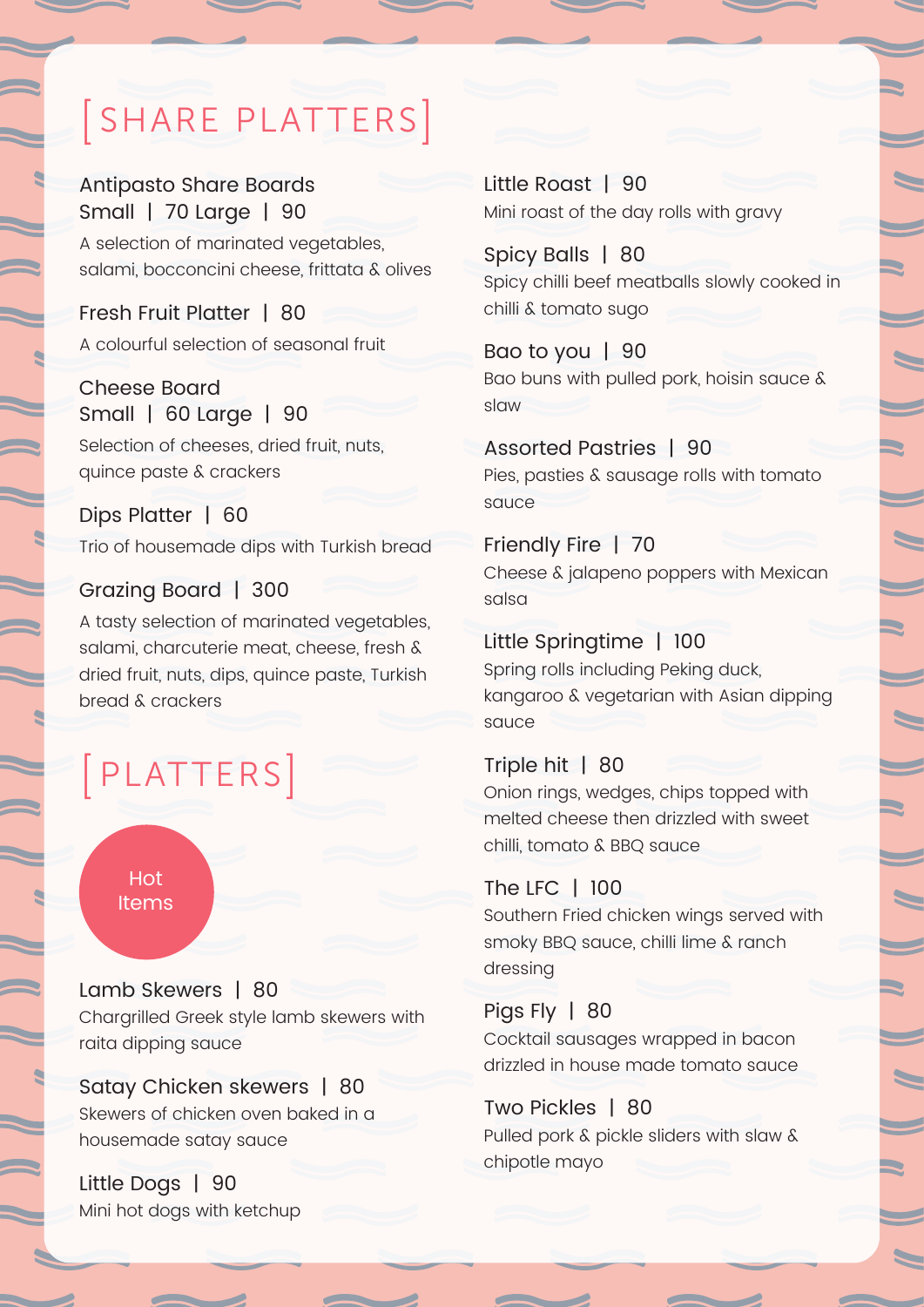Slippery Squid | 90 Salt N Pepper squid tentacles wok tossed in spring onions & chilli

Sloppy Joes | 85 Beef Mince & melted cheese in a mini roll

Chicken & Pig | 80 Housemade chicken & pork sausage rolls served with sweet chilli sauce

Too Meaty | 90 Meat ragu & parmesan arancini

> **Cold Items**

Anti Sticks | 80 Skewers of cold meat, olives, dill pickles & cocktail onions

#### Got Beef | 90

Rare beef, caramelised onions with caper & horseradish cream served on crispy bread croutes

Silly Salmon | 90 Smoked salmon, red onion & dill mayonnaise served on crispy bread croutes

Old fashion sandwiches | 80 Selection of all the old school favourites Vegetarian **Items** 

Cauli Cheese | 70 Crumbed cauliflower drizzled with blue cheese & flaked almonds

Too Mushy | 70 Mushrooms baked with crispy bacon & blue cheese crumbs

Spinach Rules | 90 Spinach & feta triangles in puff pastry

Pumpkin Patch | 90 Mini pumpkin & walnut quiche with a pepita crust

Too green | 80 Spinach & cheese mini quiche

The Vego | 90 Trio of mushrooms Portobello, porcini & field mushrooms & parmesan cheese arancini rolled in polenta served with blue cheese sauce